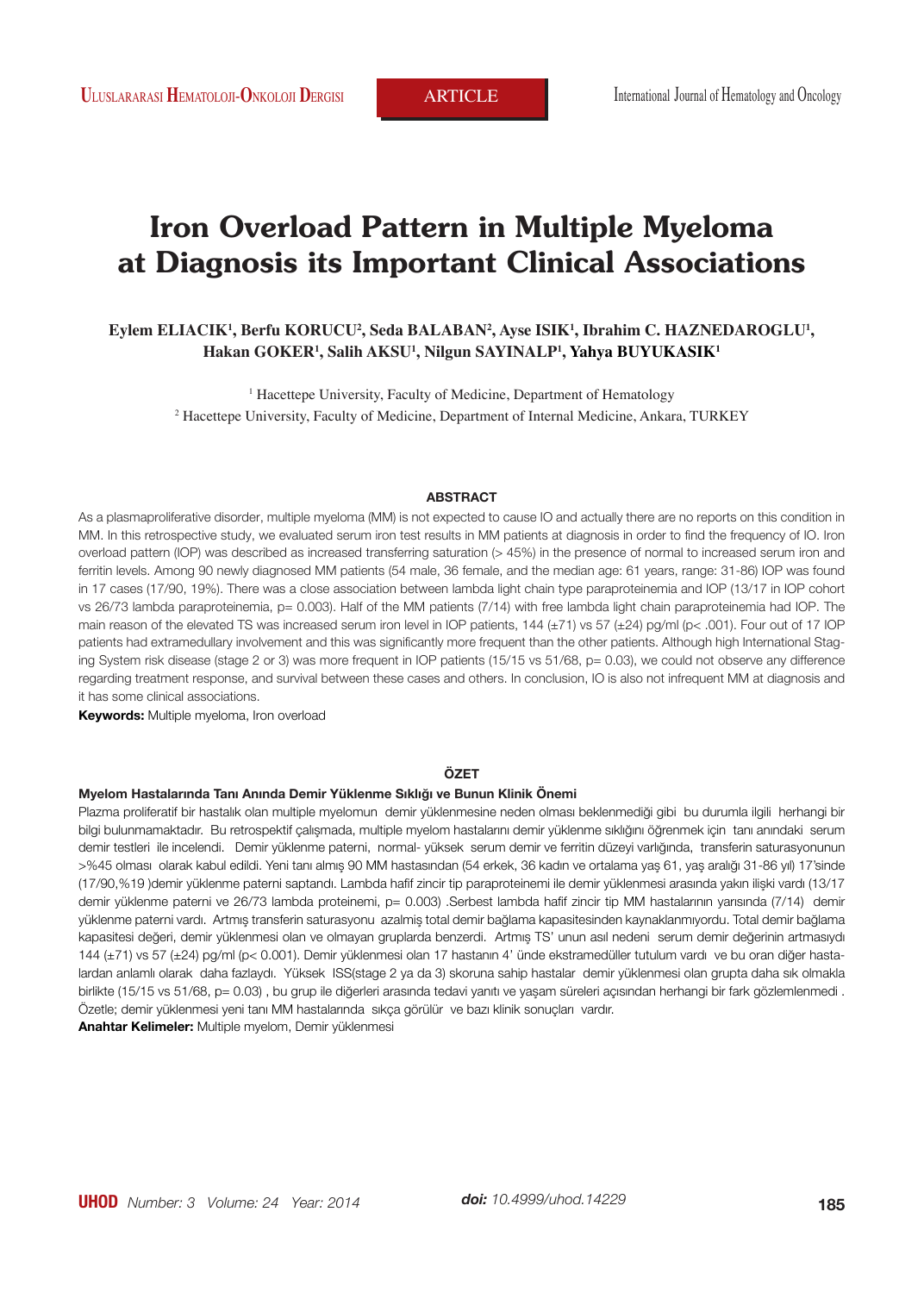### International Journal of Hematology and Oncology

### **INTRODUCTION**

Multiple myeloma (MM) is a chronic incurable malignant plasma cell disease. The systemic and/or localized collection of the neoplastic plasma cells may complicate the clinical course of MM with or without bone marrow involvement.<sup>1-3</sup> The serum ferritin was suggested to be a prognostic parameter of survival as well as disease activity in patients with MM.4 The potential role of the iron in bortezomib-resistance has also been suggested.<sup>5</sup> Likewise, targeting the human transferrin receptor 1 (CD71) may be effective in the potential experimental therapy in human MM.<sup>6</sup> Iron overload (IO) may occur in hematologic neoplastic disorders that are associated with ineffective hematopoiesis, such as myelodysplastic syndrome and acute myeloid leukemia. As a plasmaproliferative disorder, MM is not expected to cause IO and actually there are no reports on this condition in MM.

The aim of this study is to assess frequency and clinicopathological associations of IO in MM patients at diagnosis. Iron may have a place in the pathobiology of MM<sup>6-11</sup> and its management.<sup>5,6,11</sup> Elucidation of IO in MM may help better understanding the pathobiology of the disease and even better management of the patients.

## **PATIENTS AND METHODS**

All MM patients who had been followed in Hacettepe University Faculty of Medicine Department of Hematology during last 10 years have been reviewed in order to find cases with available serum iron test, i.e., serum iron, total iron binding capacity (TIBC) and ferritin levels, at diagnosis. Patients with known chronic liver disease, chronic inflammatory disorder or infection within one month of serum iron testing were not included in the study. Transferrin saturation (TS) was calculated by dividing serum iron level to TIBC. Iron overload pattern (IOP) was described as increased TS  $(> 45\%)$  in the presence of normal to increased serum iron and ferritin levels 12. In case of decreased TS and ferritin levels and normal to increased TIBC pure iron deficiency (PID) was diagnosed. If serum iron and TIBC levels were decreased and ferritin was normal to increased pure inflammation anemia (PIA) was considered. When TS was decreased but the other tests were not compatible with PID or PIA, the diagnosis was indiscernible between iron deficiency and inflammation (IIDI). Other deviated serum iron test results were considered nonspecific. Categorical and continuous data were compared

by the Chi-square and Mann-Whitney U tests, respectively. Survival analyses were done by the Kaplan-Meier method. Comparison of survival rates was calculated by the Log-rank test. Statistical Packages for the Social Sciences v17.0 (SPSS Inc., Chicago, IL) software was used for statistical analyses.

### **RESULTS**

Ninety MM patients (54 male, 36 female, median age: 61 years, range: 31-86) fitting to the inclusion criteria were found. There were 17 patients (19%) with test results compatible with IOP. At least one serum iron test was abnormal in the majority of cases (69/90, 77%). Other iron parameter abnormalities were classified as PID (1/90, 1%), PIA (20/90, 22%), IIDI 6/90, 7%), and nonspecific (25/90, 28%). Only 2 IOP patients had red blood cell transfusion histories, 1 and 2 units weeks before the admission.

Demographic data, serum iron test results and some disease-related characteristics of IOP cases and other patients are presented in Table 1. Demographic data were similar in IOP cases and others. Median (25-75 percentiles) serum ferritin level was 639 (266-753) pg/ml in the IOP patients. TIBC level was similar in the IOP cases and others. The main reason of elevated TS in the IOP cohort was higher serum iron levels (Table 1).

IOP was not associated with nephrotic syndrome or renal dysfunction (Table 1). Marrow dysplasia was not reported in any patient with IOP. Unfortunately, marrow conventional cytogenetic analyses were available in only 4 IOP patients. Two had normal and 2 complex karyotypes. Both complex karyotypes involved chromosome 1 abnormalities.

Mean baseline hemoglobin concentrations were lower in IOP males and females compared to the corresponding genders in the control group. But, this difference was not statistically significant in males. Although IOP females had significantly lower hemoglobin levels this result should be interpreted with caution as only 6 females were present in the IOP cohort. Improvement of hemoglobin concentrations were observed in IOP patients who attained very good partial response or better  $(\geq VGPR)$  on followup (4 females, 10.8 g/dl (9.7-11.8) and 4 males, 12.9 (10.7-15.5)). White blood cell and platelet counts were similar in IOP patients and controls (data not presented).

There was a close association between lambda light chain type paraproteinemia and IOP (13/17 vs 26/73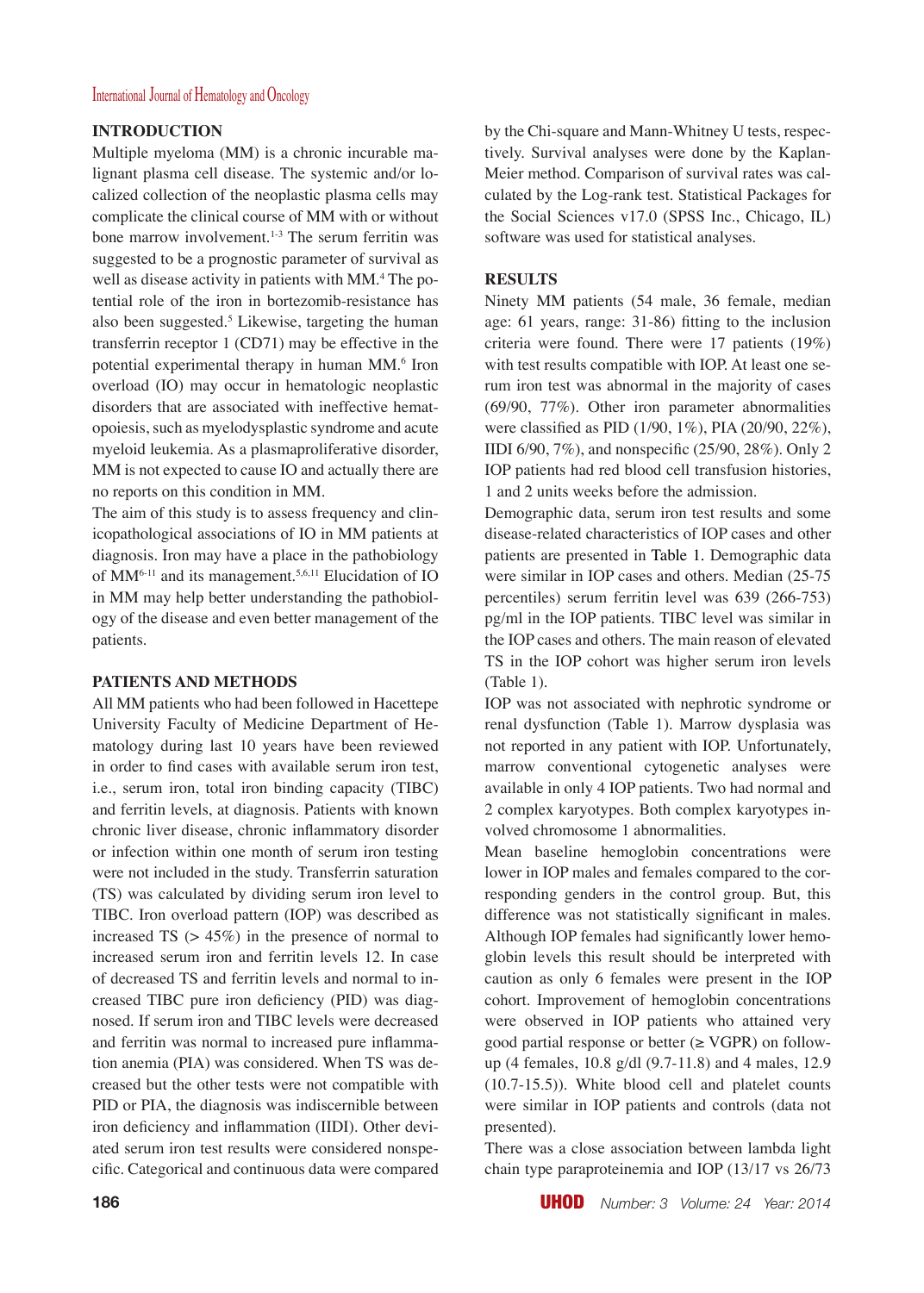|                                                                                                                                                                           | Iron overload patients  |                   | <b>Other patients</b>   |                    | P value                      |
|---------------------------------------------------------------------------------------------------------------------------------------------------------------------------|-------------------------|-------------------|-------------------------|--------------------|------------------------------|
|                                                                                                                                                                           | <b>Male</b><br>$(n=11)$ | Female<br>$(n=6)$ | <b>Male</b><br>$(n=42)$ | Female<br>$(n=31)$ |                              |
| Demir*<br>(F: 37-145 µg/dl)<br>M: 59-158 µg/dl)                                                                                                                           | 124 (108-225)           | 123 (102-142)     | 58 (41-68)              | 60 (35-79)         | $< .001$ (F)<br>$< .001$ (M) |
| Hemoglobin (g/dl)                                                                                                                                                         | $9.3(7.7-11.3)$         | $8(6.9-9.1)$      | $9.8(8.7 - 11.3)$       | $9.8(8.6 - 11.1)$  | $.01$ (F)<br>$0.38$ (M)      |
| TIBC*.**<br>(228-448 µg/dl)                                                                                                                                               | 240 (195-275)           |                   | 233 (194-283)           |                    | 0.97                         |
| $Age*$                                                                                                                                                                    | 59 (52-69)              |                   | 64 (55-72)              |                    | 0.44                         |
| Albumin*                                                                                                                                                                  | $3.8(3.7-4.3)$          |                   | $3.5(3.0-3.9)$          |                    | 0.01                         |
| Beta2-microglobulin*                                                                                                                                                      | 10520 (4870-15400)      |                   | 5753 (2862-8109)        |                    | 0.01                         |
| ISS*** stage 2 or 3#                                                                                                                                                      | 15                      |                   | 51                      |                    | 0.03                         |
| Kappa light chain type                                                                                                                                                    | $\overline{4}$          |                   | 46                      |                    | 0.003                        |
| Lambda light chain type                                                                                                                                                   | 13                      |                   | 26                      |                    |                              |
| Soft tissue plasmacytoma(s)                                                                                                                                               | $\overline{4}$          |                   | 5                       |                    | 0.04                         |
| Nephrotic syndrome                                                                                                                                                        | 5                       |                   | 15                      |                    | 0.35                         |
| Renal failure                                                                                                                                                             | 6                       |                   | 21                      |                    | 0.60                         |
| *Median (25-75 percentile)<br>**TIBC: Total iron binding capacity<br>***International staging system<br>#15 and 68 IOL and other patients were evaluable for ISS staging. |                         |                   |                         |                    |                              |

lambda paraproteinemia in IOP cohort and others respectively,  $p = 0.003$ . Half of the MM patients (7/14) with free lambda light chain paraproteinemia had IOP.

Four out of 17 IOP patients had soft tissue plasmacytomas and this was significantly more frequent than the other patients  $(5/73)$  (p= 0.04). IOP patients had higher-risk disease. International staging system (ISS) stage 2 or 3 disease was present in all 15 IOP patients with available data, compared to 51 out of 68 other patients ( $p= 0.03$ ). However, we could not observe any difference regarding treatment response, overall- and progression-free survivals between IOP cases and others (data not presented). This could be due to low patient numbers.

Post-treatment repeat serum iron tests were available in 9 patients with IOP and 1 patient had also serum iron tests (completely normal) 6 months before the diagnosis. 4 patients with responses  $\geq$  VGPR showed complete improvement of the iron tests. Three cases with partial myeloma responses showed various responses in the iron tests. One had complete and 2 had

UHOD *Number: 3 Volume: 24 Year: 2014* **187**

partial improvements (i.e. partial improvement in TS and/or residual hyperferritinemia). Two patients with stable to progressive disease under treatment showed no improvement in the iron tests.

# **DISCUSSION**

An elevated TS level in a patient without liver dysfunction is a sensitive biochemical indicator for IO 12-13 .Clinical algorithms for detection of IO usually start with this test. In this study, we found that serum iron tests compatible with iron overload are not infrequent in MM at diagnosis. These results are related to disease activity of MM. IOP in MM has important clinical associations, such as lambda light chain (especially free light chain) disease, high-risk disease and probably extramedullary disease.

It could be argued that the increased TS in IOP patients was due to diminished transferrin level (i.e. TIBC) which is a negative acute phase protein. However, increased TS is not compatible with acute phase response. Additionally, serum iron level was frequently borderline high to increased in the IOP cohort which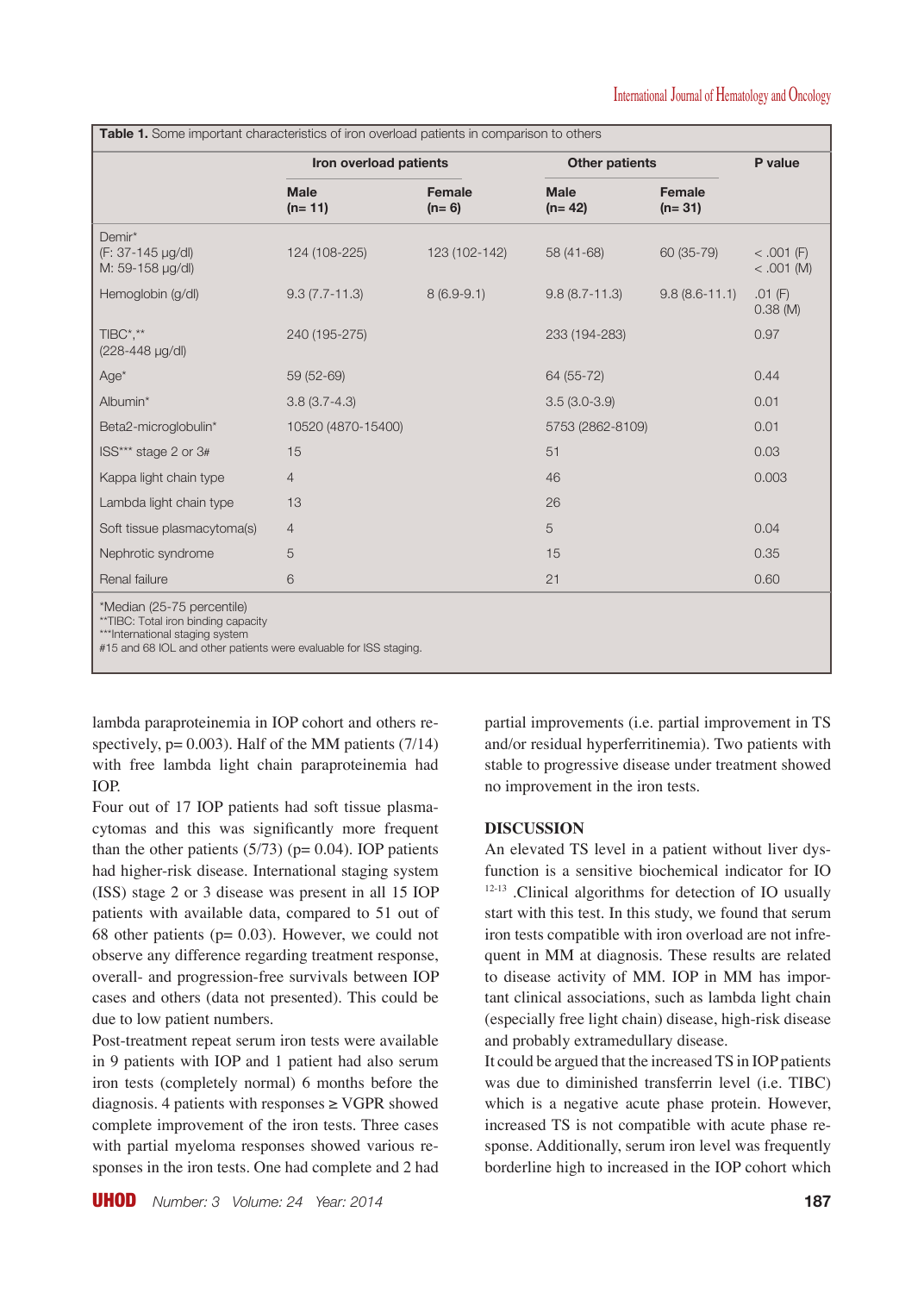#### International Journal of Hematology and Oncology

is not compatible with an acute phase response, too.<sup>14</sup> There are very few studies focusing on iron in MM. Most investigations considered iron in the context of the anemia or acute phase reaction of MM.15-17 On the other hand, Song et al.<sup>4</sup> studied the importance of serum ferritin in 89 patients with newly diagnosed MM. They observed that the overall survival in the elevated serum ferritin group was shorter than that in the normal serum ferritin group  $(p < 0.001)$  after a median follow-up of 25 months. In their study, elevated ferritin was correlated with poor survival and was an independent predictor of mortality in MM  $(p= 0.002)$ .<sup>4</sup> They observed an association between increased ferritin level and advanced ISS stage. However, they did not report on other serum iron tests, possible mechanisms of elevated ferritin in MM patients and the association between serum iron parameters and type of myeloma. Those findings together with our iron results in this study cast attention to specifically search iron dynamics of MM in prospective controlled studies.

The iron status in MM may also be important for the long-term treatment response of the disease. Proteasome inhibition with bortezomib is a classical approach for the management of MM. The inhibition of proteasome functionality could affect cellular iron homeostasis and iron is a potent inducer of reactive oxygen species and cell death, unless safely stored in ferritin.<sup>5</sup> Campanella and coworkers<sup>5</sup> explored the potential role of iron in bortezomib-resistance. They analyzed iron proteins, oxidative status and cell viability in 7 multiple myeloma cell lines and in plasma cells from 5 patients. In their in vitro study, the cells were treated with increasing bortezomib concentrations with or without iron supplementation. The authors reduced ferritin levels via the molecular methods and by drug induced iron starvation. They observed that MM cell lines were characterized by distinct ferritin levels, which directly correlate with bortezomib resistance.<sup>5</sup> Furthermore, iron supplementation upon bortezomib promoted proteins oxidation and cell death and that iron toxicity inversely correlates with basal ferritin levels. In their study, bortezomib prevented ferritin up-regulation in response to iron, thus limiting the ability to buffer reactive oxygen species. Accordingly, the authors suggested that the modulation of iron status is a strategy worth to be explored to improve the efficacy of proteasome inhibition therapies im MM.<sup>5</sup> In our present study, four patients with  $response \geq VGPR$  showed complete improvement

of the iron tests. Three cases with partial myeloma responses showed various responses in the iron tests. One had complete and 2 had partial improvements. Two patients with stable to progressive disease under treatment showed no improvement in the iron tests. Therefore, the long-term effects of current pharmacological myeloma therapies including bortezomib, thalidomide, and lenalidomide on iron status shall be prospectively searched.

Iron may also be important in the pathobiology of plasma cell neoplastic disorders.6-11 Ouellette et al.9 invented that iron in the presence of histidine enhanced cleavage of human immunoglobulin gamma (IgG) molecules containing a lambda light chain. Using molecular methods, they demonstrated that the cleavage resulted in elevated levels of free light and heavy chain fragments.<sup>9</sup> Since iron has a significant role in the cleavage of lambda light chain IgG molecules<sup>9</sup>, the close association between lambda light chain type paraproteinemia (especially free light chain) and IOP (13/17 in IOP cohort vs 26/73 lambda paraproteinemia,  $p= 0.003$ ) in our present study could be important. Half of the MM patients (7/14) with free lambda light chain paraproteinemia had IOP in our patient cohort.

The searching of iron status may open new avenues in the treatment of MM. For instance, targeting the human transferrin receptor 1 (CD71) may be effective in the management of MM.6 Rodriguez and coworkers<sup>10</sup> have developed recombinant antibodies targeting human transferrin receptor 1, inducing receptor degradation and are cytotoxic to certain malignant B-cells. They showed that the internalization of transferrin receptor 1 bound to those antibodies can lead to its sequestration and degradation, as well as reduced transferrin uptake, and the induction of a transcriptional response consistent with iron deprivation, which is mediated in part by downstream targets of p53.10 Daniel et al. found that the cytotoxic effects of HXR9 can be enhanced by combining it with the antibody-avidin fusion protein specific for the human transferrin receptor  $1$  (CD71).<sup>7</sup> Iron starvation induced by the fusion protein contributes to the enhanced effect and involves, at least in part, the induction of a caspase-independent pathway. In another in vitro study, Ciclopirox olamine (CPX) bound intracellular iron, and inhibited the iron-dependent enzyme ribonucleotide reductase at concentrations associated with cell death in myeloma.8 The underlying mechanisms and clinicopathological associations